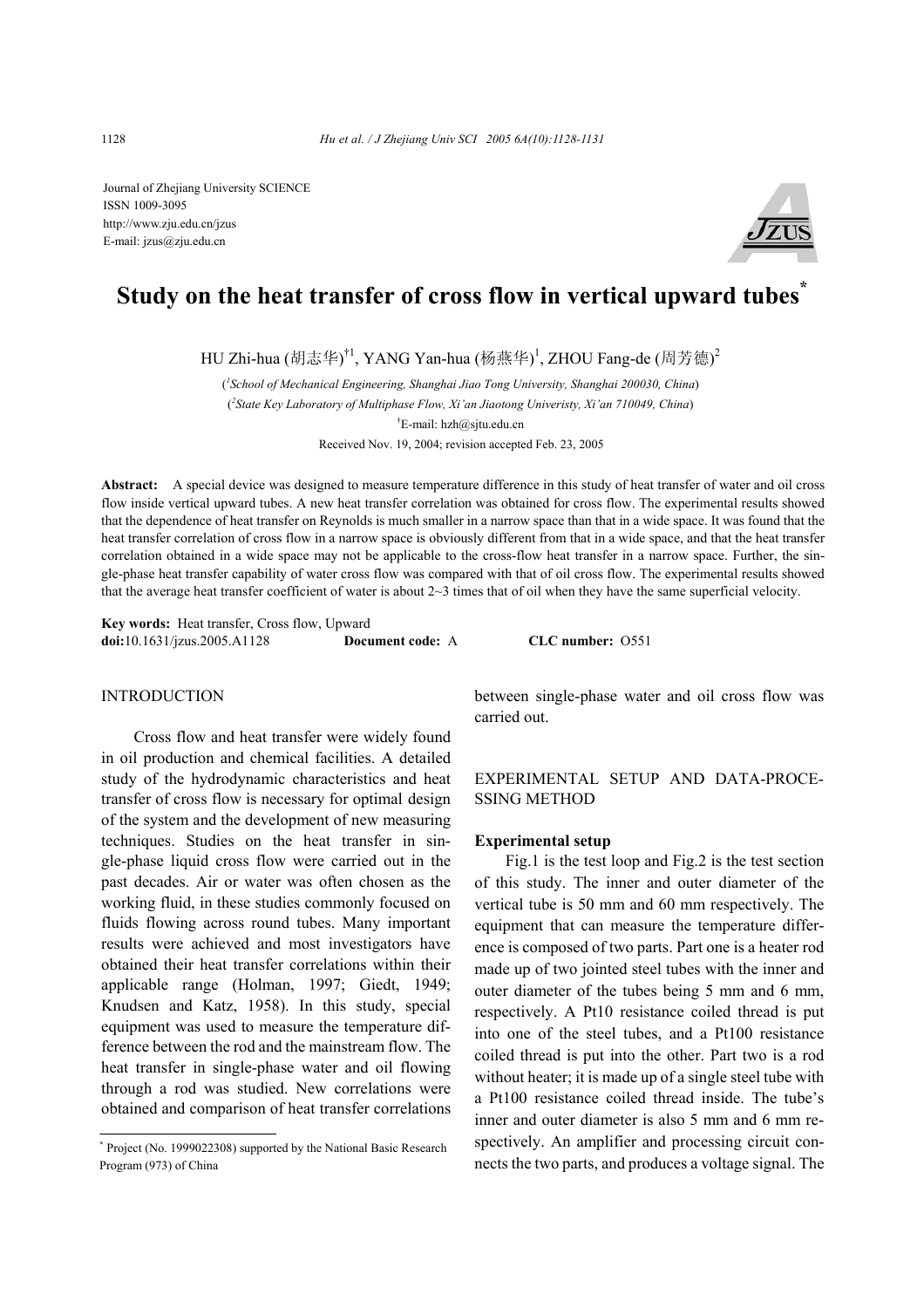voltage signal was put into the computer for data processing, and the temperature difference was obtained between the rod surface and the mainstream flow.



1: Oil tank; 2: Water tank; 3: Compressor; 4: Pressurizer; 5: Water pump; 6: Oil pump; 7: Oil flowmeter; 8: Water flowmeter; 9: Gas flowmeter; 10: Mixer; 11: Test section; 12: Gas/liquid separator; 13: Oil/water separator





**Fig.2 Sketch map of the temperature difference measurement equipment**

#### **The calculation of heat flux density**

The flow will change when liquid flows across the rod. Some assumptions are adopted: (1) The flow is stable; (2) The time of heat transfer from inside to outer side of the rod is short enough; (3) Liquid flowing across the rod absorbs the whole heat from inside to the outer side of the rod.

Then the average heat transfer coefficient between the rod and liquid can be obtained according to the heat transfer theory:

$$
h=q/\Delta t, \qquad (1)
$$

where  $h$  is average heat transfer coefficient,  $q$  is heat flux density,  $\Delta t$  is the temperature difference between the rod wall temperature and fluid temperature and can be obtained directly by the equipment mentioned above. *q* can be calculated by the heating power and the effective surface area of the rod, that is:

$$
q = W/A_s,\tag{2}
$$

where *W* is the heating power,  $A_s$  is the effective surface area of the rod. In this study the rod is heated by constant circuit flow. The output circuit is 0.6 A, and the value of the Pt resistance is 20  $\Omega$ , so the heating power is:

$$
W = I^2 R = 0.6^2 \times 20 = 7.2 \text{ W}
$$
 (3)

The heat flux of the heating rod surface is:

$$
q = W/A_s = 7.2/0.0015755 \approx 4570 \text{ W/m}^2 \tag{4}
$$

In this study, the combination of heating unit and temperature measurement unit successfully obtained the measurement of the temperature difference between the fluid and the rod; it is of great significance in practice.

#### **Data processing method**

The study of the cross flows and heat transfer outside the round tubes has been carried out for decades; during this process the analogical theory was proposed. It provides not only the direction of experiment and data processing method, but also the common base of different investigators' experimental results. Extensive efforts were exerted in recent years to study the two phase cross-flow heat transfer inside vertical upward tubes and were summed up by Zhukauskas (1987), but the heat transfer of single phase cross flow like that in this study has not been reported yet.

Most of the studies showed that the cross flow situation varies with the Reynolds number, and that the characteristic of the heat transfer is determined by the growth and the departure of the boundary layer. It is proposed that the local heat transfer coefficients vary along the wall of the tubes. Although the variation of heat transfer is very complicated, the gradual change of the heat transfer is very obvious from the average heat transfer coefficient (Yang and Tao, 1998).

Analogical theory was employed in the data processing in this study because of previous suc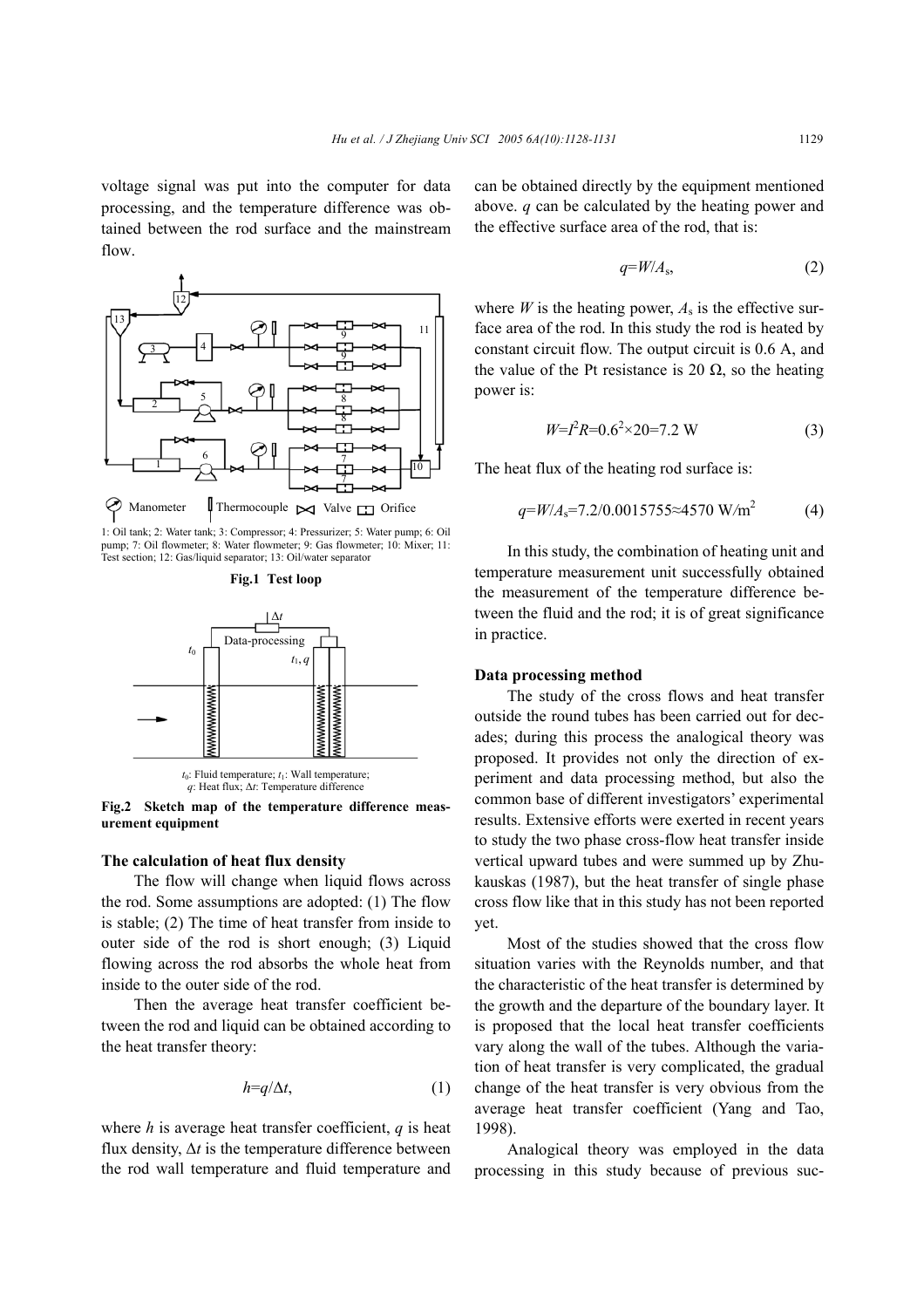cessful experience. According to the analogical theory, the heat transfer experimental results should be expressed as a function of dimensionless numbers. For convenience, we adopt the form of Nusselt number correlation proposed by Holman:

$$
Nu = hL / \lambda = C \cdot Re^{m} \cdot Pr^{n}, \qquad (5)
$$

where *h* is the average heat transfer coefficient, *L* is the width of the rod facing the stream,  $\lambda$  is the conductive coefficient of liquid, *Re* is the Reynolds number, *Pr* is the Prandtl number, *C* and *m* are empirical constants which can be determined experimentally and  $n$  is equal to  $1/3$  that suggested by Holman.

## EXPERIMENTAL RESULTS AND DISCUSSION

## **Heat transfer of single water phase cross flow**

The cross flow between liquid and gas phase has similar characteristics. In the front part of the rod, laminar boundary layer develops gradually and becomes thicker, and then leaves the rod and produces reversals and eddies. The back part of the rod is under complicated reversals and eddies, which strengthen the heat transfer significantly.

In this study, the water's superficial velocity is 0.06~0.65 m/s, and the Reynolds number is 1000~11000, then the dimensionless correlation of heat transfer in single water phase cross flow is obtained as follows:

$$
Nu_{\rm sw} = 3.97Re^{0.34} \cdot Pr^{1/3},\tag{6}
$$

where  $Nu_{sw}$  is the Nusselt number of water cross flow. The measurement results are given in Fig.3. Fig.4 compares the calculated and experimental results of the average heat transfer coefficient showing that the error is below  $\pm 4\%$ .

## **Heat transfer of single oil phase cross flow**

Due to the limitations of the experimental conditions, the oil superficial velocity in this study is  $0.037~0.40$  m/s, and the Reynolds number is 1.15~ 12.5. The conductive coefficient of oil is obviously much lower from that of water, which is about three times that of the oil conductive coefficient. Processing



**Fig.3 Correlation of heat transfer data on water in single phase cross flow**



**Fig.4 Comparison between experimental and calculated water data**

of the heat transfer experimental data yielded the dimensionless correlation of oil below:

$$
Nu_{\rm so} = 6.27 Re^{0.23} \cdot Pr^{1/3},\tag{7}
$$

where  $Nu_{so}$  is the Nusselt number of oil cross flow. The measurement results are given in Fig.5. Fig.6 shows comparison between calculated and experimental water data.



**Fig.5 Correlation of heat transfer data on oil in single phase cross flow**